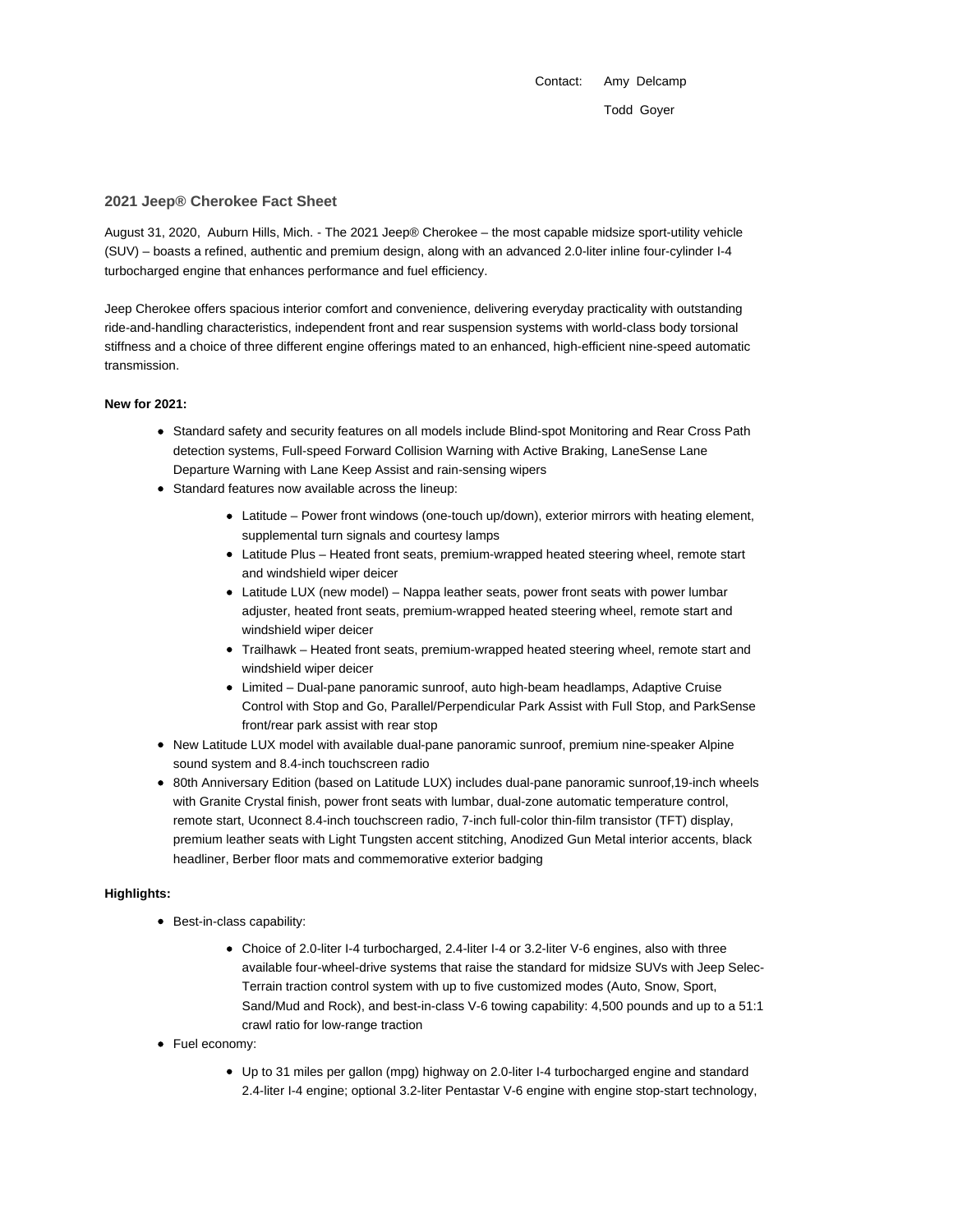which delivers best-in-class V-6 fuel economy (29 mpg highway); standard nine-speed automatic transmission and industry-first rear-axle disconnect, resulting in reduced energy loss when 4x4 capability isn't needed, and improved fuel efficiency

- 2.0-liter I-4 turbocharged engine, one of the most technologically advanced engines in the automotive industry, optimizes premium performance and fuel economy up to 31 mpg (270 horsepower and 295 lb.-ft. of torque)
- Refined front design, including front fascia, hood, premium LED headlamps, daytime running lamps and fog lamps:
	- Front lightweight aluminum hood evolves the Cherokee's unique waterfall grille design to more closely align with the latest Jeep brand styling
	- Front bi-LED projector headlamps incorporate signature Cherokee daytime running lamps feature as a singular component
- Rear features include lightweight composite and hands-free power liftgate
- Increase in rear cargo storage space of four cubic feet and retuned suspension packages for improved ride comfort
- Latest Uconnect systems include easy-to-use features, enhanced processing power, faster start-up times, dynamic touchscreens, high-resolution graphics, standard Apple CarPlay and Android Auto and available 4G LTE Wi-Fi HotSpot and Jeep Skill for Amazon Alexa
- More than 80 available advanced safety and security features

# **Model Lineup**

For 2021, the Jeep Cherokee lineup consists of five models:

- Latitude
- Latitude Plus
- Latitude LUX (new model)
- Trailhawk (4x4 only)
- Limited

# **Available Exterior Colors:**

- Billet Silver
- Bright White
- Diamond Black Crystal
- Granite Crystal
- Hydro Blue (exclusive to 80th Anniversary model)
- Light Brownstone
- Olive Green
- Sangria
- Slate Blue
- Spitfire Orange
- Sting Grey
- Velvet Red

### **Available Interior Colors:**

- Black
- Black / Light Frost
- Black / Ski Grey

### **More Information**

Please visit the Jeep Cherokee newsroom for the latest product information, photography, videography, plus access to specifications and feature availability documents.

## **Jeep Brand**

Built on 80 years of legendary heritage, Jeep is the authentic SUV brand that brings capability, craftsmanship and